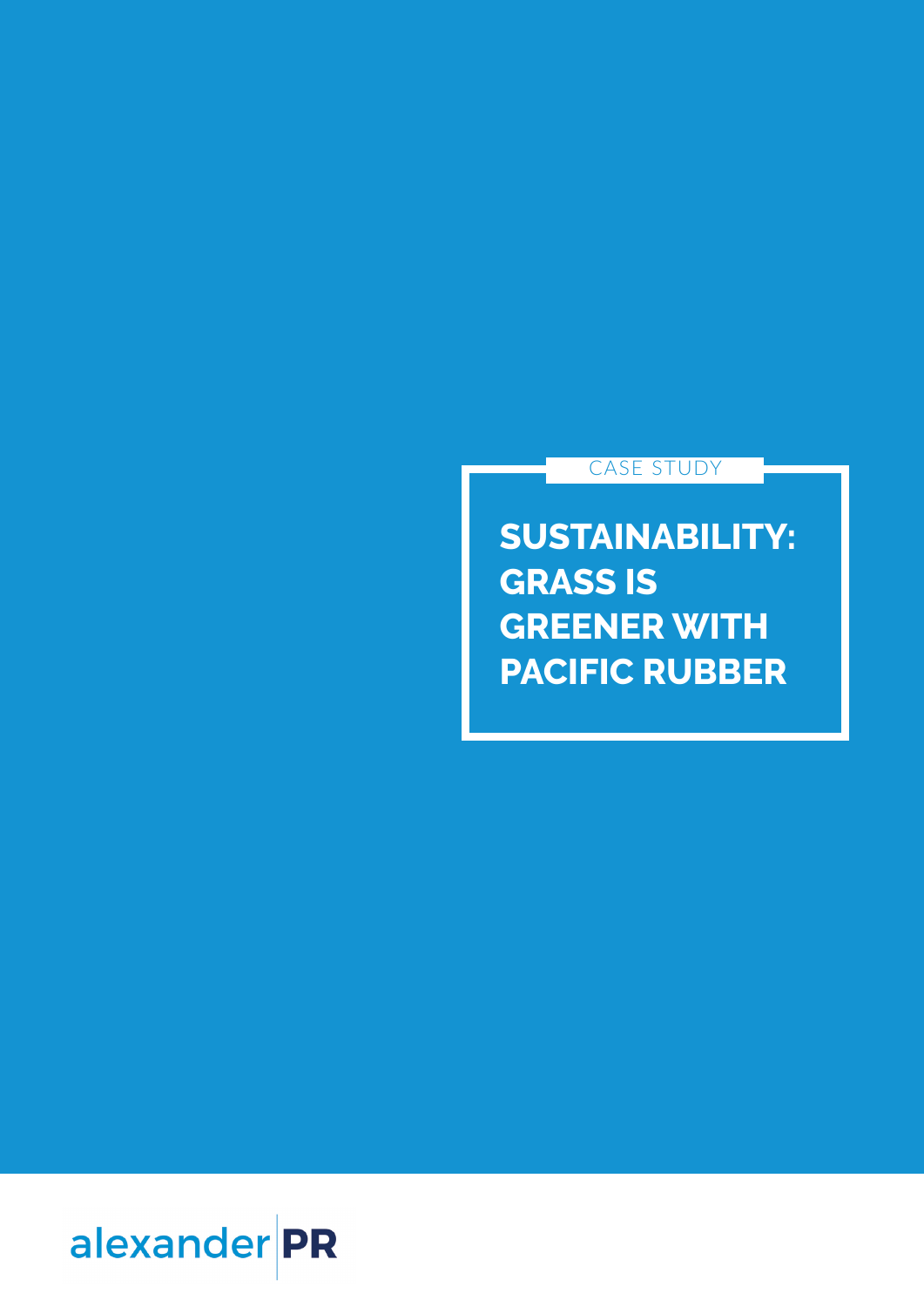## **OVERVIEW**

Andrew Christie and engineers Stuart Monteith and Owen Young of Pacific [Rubber](http://www.pacificrubber.com) spoke with Nadine Chalmers-Ross from Breakfast on 2 October about the innovative and sustainable process for recycling used tyres.

Pacific Rubber sources old tyres from across the North Island and strips and shreds them in the Takanini-based Auckland factory to be used as a rubber crumb and buffing product.

The rubber crumbs are used in playgrounds and with synthetic grass in playing fields, making the field available for use year-round. St Peter's College in Auckland has a Pacific Rubber turf in place, created with 80,000 used tyres that would have otherwise been sent to landfill.

Pacific Rubber sees great future potential for their product and is excited about the possibility of improving New Zealand's transport with rubberised roads.